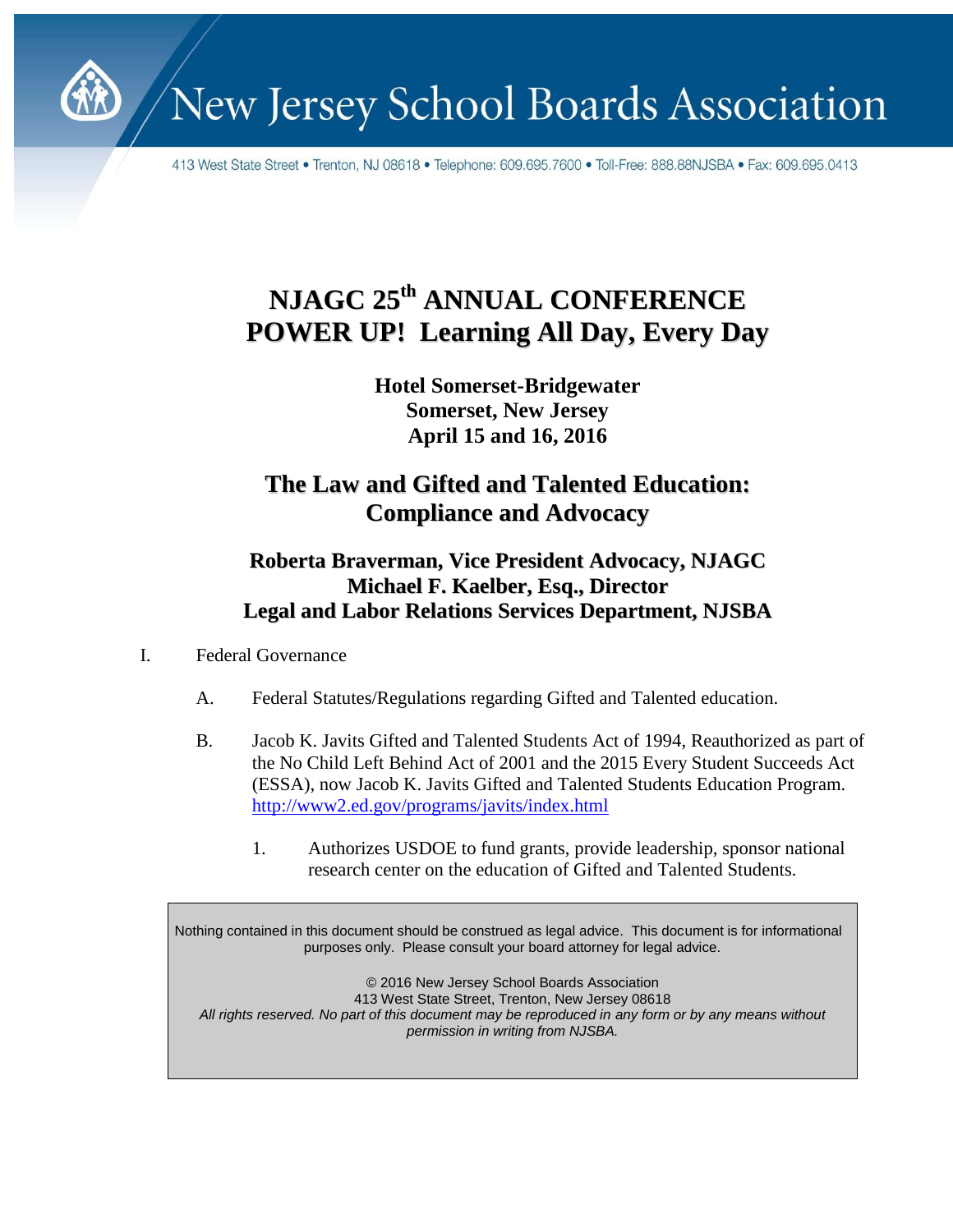| $2000 - $6,500,000$  | $2001 - $7,500,000$  |
|----------------------|----------------------|
| 2002 - \$11,250,000  | 2003 - \$11,176,875  |
| $2004 - $11,111,056$ | $2005 - $11,022,112$ |
| 2006 - \$9,596,000   | $2007 - $7,596,070$  |
| $2008 - $7,463,000$  | 2009 - \$7,463,000   |
| $2010 - $7,463,000$  | $2011 - $0$          |
| $2012 - $0$          | $2013 - $0$          |
|                      | Grants awarded $-$   |

- 3. 2014 \$5,000,000 appropriated, \$1,000,000 for research, \$4,000,000 for discretionary grants, 10 new awards anticipating totaling \$3,963,091; no continuation awards; average new award \$396,309. Range of new awards \$232,504 - \$500,000.
- 4. 2015 \$10,000,000 appropriated, \$1,000,000 for research, \$4,000,000 for new awards, \$5,000,000 for continuation awards, \$4,036,750 awarded to
- 11 recipients; Range of new awards \$147,255.00 \$500,000.00
- 5. Does not protect or establish legal rights seeks to provide for model programs. No \$ in New Jersey.
- C. Elementary and Secondary Education Act/Improving America's Schools Act/No Child Left Behind/Every Student Succeeds Act
	- 1. Title I LEA plans may include \$ for identifying and providing services to gifted and talented students.
	- 2. State Title II plans professional development includes identification of G&T students.
	- 3. LEA Title II plans include programs and services for G&T students
		- a. early entrance to kindergarten
		- b. enrollment, acceleration and curriculum compacting activities
		- c. dual or concurrent enrollment programs in secondary and postsecondary programs
- II. State Governance
	- A. New Jersey Constitution Article V, Section 4, Paragraph 1

The Legislature shall provide for the maintenance and support of a thorough and efficient system of free public schools for the instruction of all children in the State between the ages of five and eighteen years.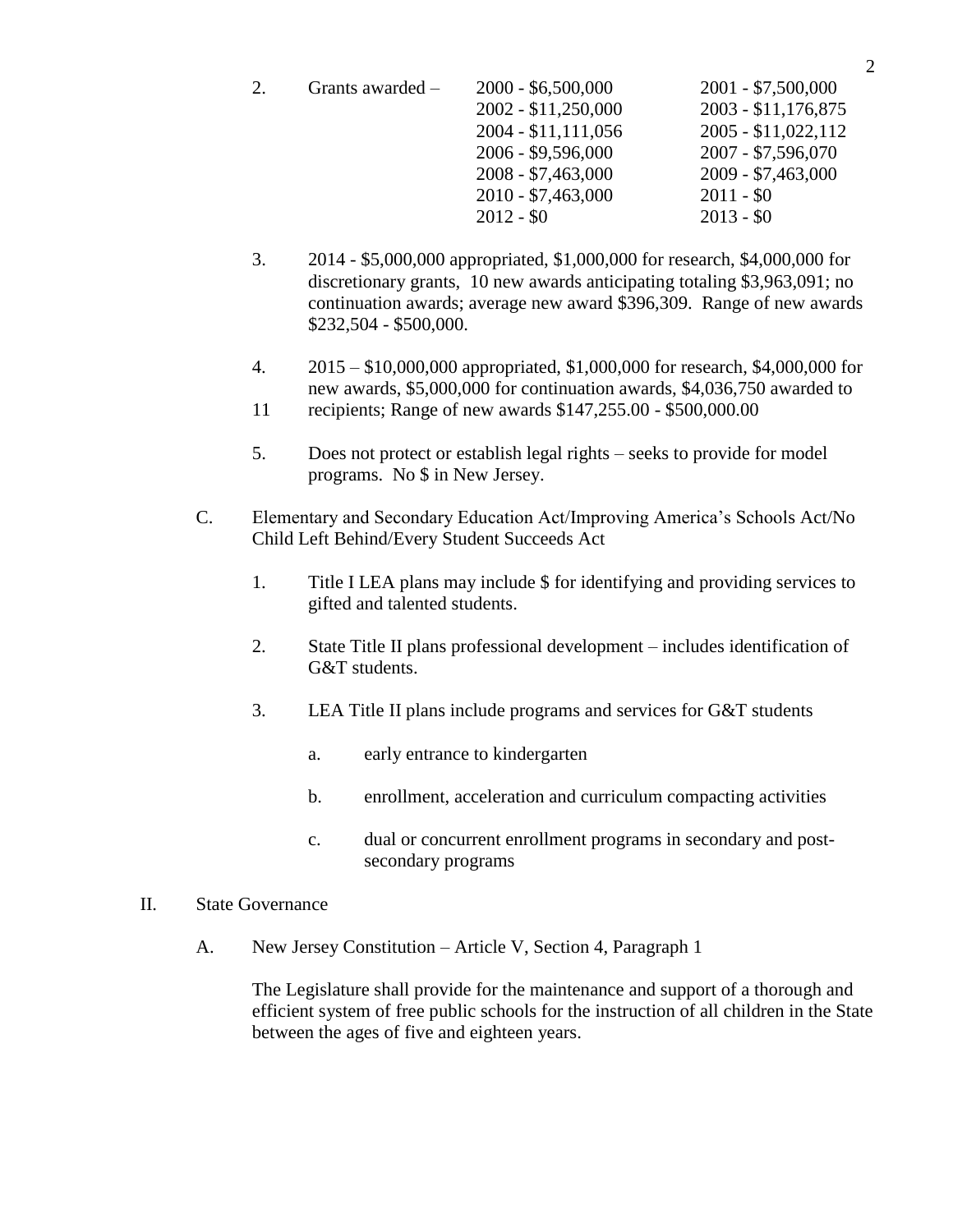- B. School Funding Reform Act of 2008, P.L. 2007, c. 260, enacted January 13, 2008.
	- 1. Educational Adequacy Report Governor recommendation to Legislature, September 1, 2010, every three years thereafter. Increased by CPI in intervening years.  $2009 - 10 - 3.34\%$ .  $2010 - 11 - 0\%$  - Used different definition – Municipal Property Tax Relief Act.
	- 2. September 1, 2010 Educational Adequacy Report not issued. Governor cited Abbott litigation. School funding 2011-12 – districts received 1% of 2010-2011 general fund increase in state aid.
	- 3. Education Funding Report 2/23/2012
	- 4. Educational Adequacy Report 12/14/2012 Legislature objects to weights for at-risk, bilingual and combination students.
	- 5. Educational Adequacy Report 3/1/16 Legislature objects to weights for at-risk, bilingual and combination students. 3/7/16
	- 6. A Formula for Success: All Children, All Communities <http://www.state.nj.us/education/sff/reports/AllChildrenAllCommunities.pdf>

Appendix E – Table 2: Resources and Base Costs – Base Costs include resources for gifted and talented (G&T) (Attachments 1, 2)

- 7. Adequacy Budget Local Share = Equalization Aid
- C. CEIFA The Comprehensive Educational Improvement and Financing Act of 1996. N.J.S.A. 18A:7F-1 et seq.
	- 1. Biennial Report on the Cost of Providing a Thorough and Efficient Education. N.J.S.A. 18A:7F-4. <http://www.state.nj.us/education/genfo/birep.htm>
	- 2. T & E Amounts and Cost Factors, Core Curriculum Standards Aid.
	- 3. Efficiency Standards FY 2004 (Attachment 3) No specific designation for G&T.
- D. Standards and Assessment for Student Achievement. N.J.A.C. 6A:8 Excerpts (Attachment 4) Readopted February 2011 <http://www.nj.gov/education/code/current/title6a/chap8.pdf>
	- 1. Definitions N.J.A.C. 6A:8-1.3
		- a. Core Curriculum Content Standards
		- b. Gifted and Talented Students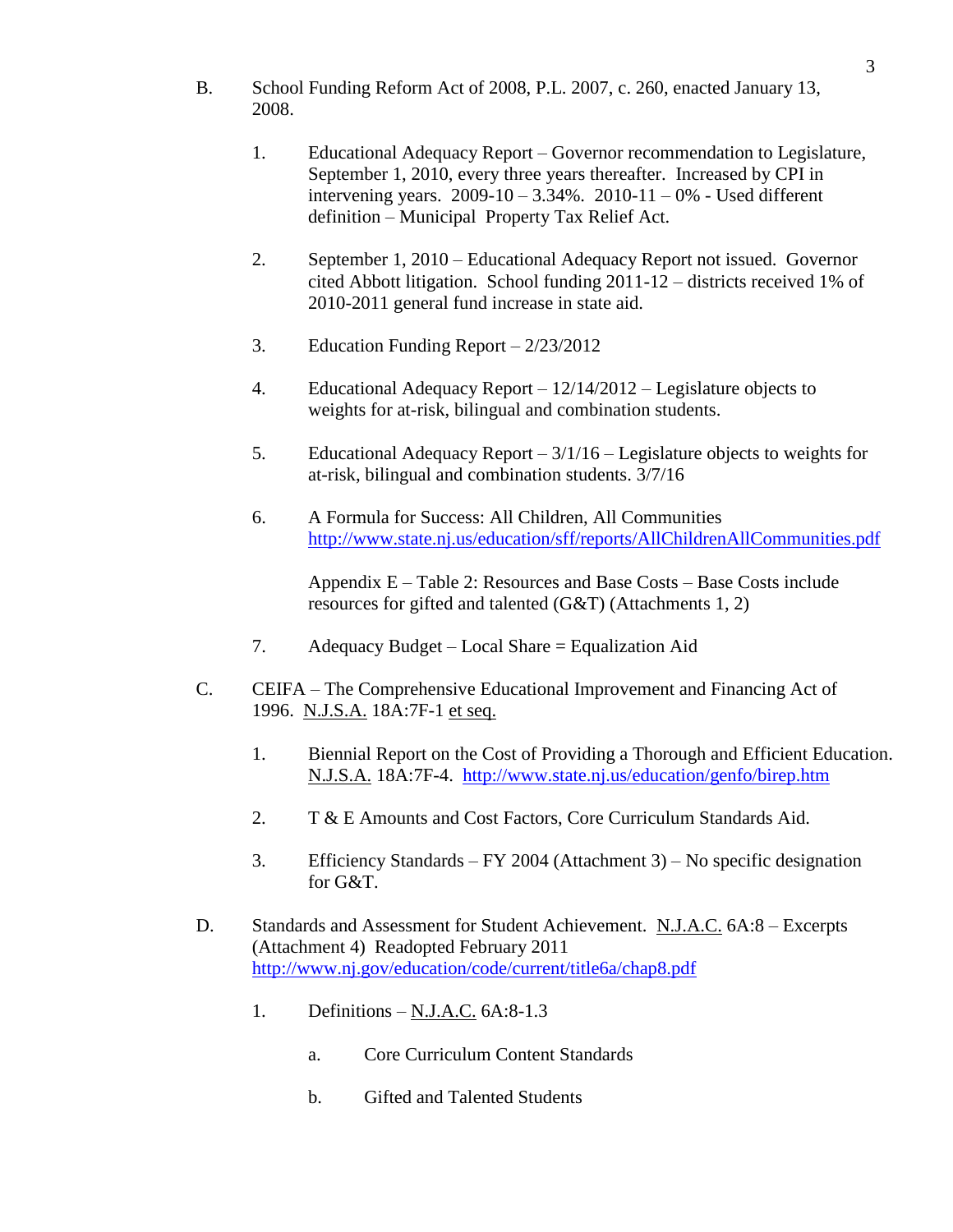- c. Instructional Adaptations
- d. Standards Support Materials
- 2. Core Curriculum Content Standards What students should know and be able to do. N.J.A.C. 6A:8-2.1 et seq.
	- a. Originally adopted May 1996
	- b. Review and readoption process
		- (1) July 2002 Language Arts Literacy, Mathematics, Science
			- (2) April 2004 Language Arts Literacy, Visual and Performing Arts, Comprehensive Health and Physical Education, World Languages, Technological Literacy, Career Education and Consumer, Family and Life Skills
			- (3) July 2004 Preschool Teaching and Learning Expectations
			- (4) October 2004 Social Studies
	- c. 2009 Revised Core Curriculum Content Standards
		- (1) Press Release <http://www.state.nj.us/education/news/2010/0217cccs.htm> (3) Website
			- [http://www.n](http://www./)jccs.org
	- d. [http://www.state.nj.us/education/aps/cccs/g](http://www.state.nj.us/education/aps/cccs/)\_and\_t\_reg.htm Academic and Professional Standards/Curriculum and Instruction – includes summary of Gifted and Talented Requirements.
- 3. Implementation of the Core Curriculum Content Standards
	- a. N.J.A.C. 6A:8-3.1(a)5

District boards of education shall ensure that . . . appropriate instructional adaptations are designed and delivered . . . for students who are gifted and talented.

- b.  $N.J.A.C. 6A:8-3.1(a)5 District boards of education are responsible$ for
	- (1) Ongoing K-12 identification process that includes multiple measures.
	- (2) Appropriate instructional adaptations and K-12 educational services.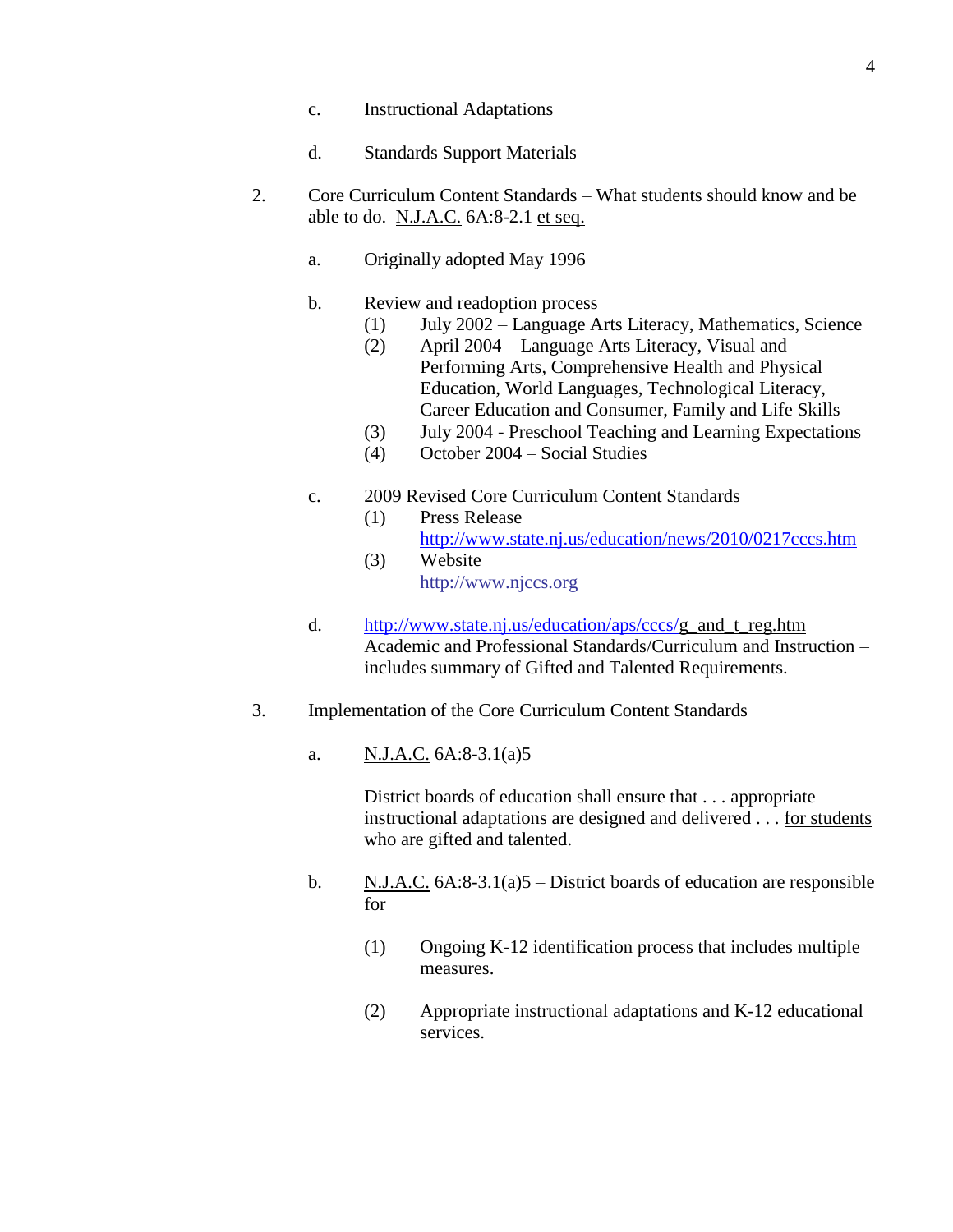- (3) Develop appropriate curricular and instructional modifications-content, process, products, learning environment.
- (4) Take into consideration the Pre-K Grade 12 Gifted Program Standards of the National Association for Gifted Children. <http://www.nagc.org/index.aspx?id=1863>
- c. N.J.A.C.  $6A:8-3.1(a)(6)$  District boards of education shall actively assist and support professional development for teachers, educational services staff and school leaders…(2) Individual and collaborative professional learning with adequate and consistent time…gifted and talented…
- d.  $N.J.A.C. 6A:8-3.1(c)3 Modification for gifted students$
- 4. Enrollment in college courses. N.J.A.C. 6A:8-3.3
- 5. Graduation Requirements Option  $2 N.J.A.C. 6A:8-5.1(a)2$
- 6. Curriculum frameworks resource to local districts, classroom teachers and staff developer.
	- a. New Jersey Curriculum Frameworks [http://www.state.nj.us/education/archive/frameworks.](http://www.state.nj.us/education/archive/frameworks) See – Cross Content Workplace Readiness, Visual Ed Performing Arts, Comprehensive Health Education and Physical Education, Language Arts Literacy, Mathematics, Science, Social Studies, World Language
	- b. May 1996 Core Curriculum Content Standard Curriculum Frameworks – <http://www.state.nj.us/education/cccs/1996/frameworks> See– Cross Content Workplace Readiness, Visual Ed Performing Arts, Comprehensive Health Education and Physical Education, Language Arts Literacy, Mathematics, Science, Social Studies, World Language
	- c. See adaptations for G&T Students
- E. Managing for Equality and Equity

#### N.J.A.C. **6A:7-1.7 Equality in school and classroom practices**

(b) Each district board of education shall ensure that the district's curriculum and instruction are aligned to the State's Core Curriculum Content Standards and address the elimination of discrimination by narrowing the achievement gap, by providing equity in educational programs and by providing opportunities for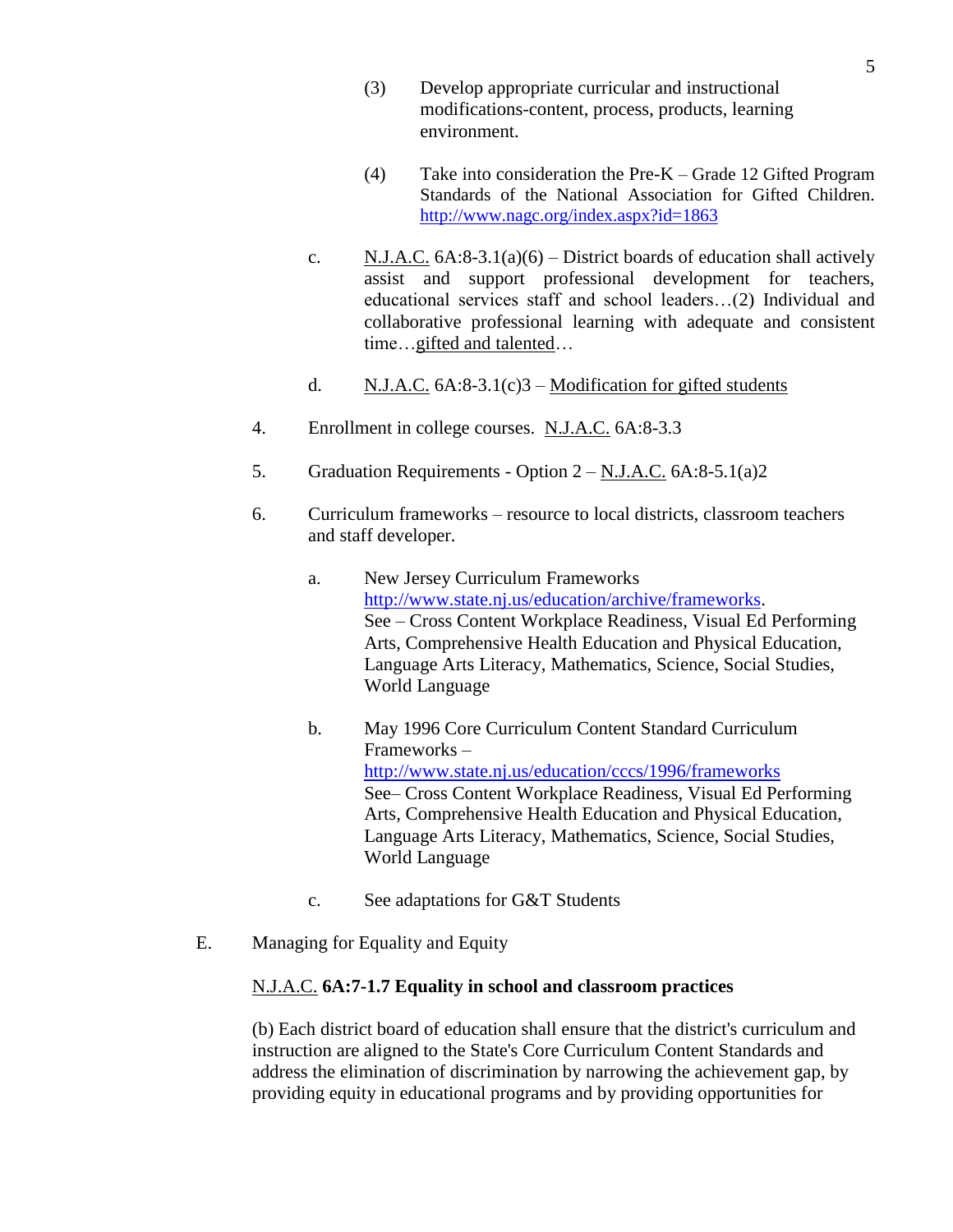students to interact positively with others regardless of race, creed, color, national origin, ancestry, age, marital status, affectional or sexual orientation, gender, religion, disability or socioeconomic status, by:

3. Reducing or preventing the underrepresentation of minority, female and male students in all classes and programs including gifted and talented, accelerated and advanced classes;

F. Bilingual Education

#### **6A:15-1.4 Bilingual programs for limited English proficient students**

(g) In addition to (a) through (f) above additional programs and services shall be designed to meet the special needs of eligible LEP students and include, but not limited to, remedial instruction through Title I programs; special education; school-to-work programs; computer training; and gifted and talented education services.

- G. Monitoring of School District Gifted and Talented Practices
	- 1. January 1984 Manual
		- a. Indicator 3.3 The instructional program shows recognition of individual talents, interest needs and exceptional abilities of pupils.
		- b. Documentation: program of studies, master schedule, program evaluation reports.
	- 2. October 1993 Revised Manual
		- a. Indicator 3.4 Gifted and Talented Programs and Services:

The district shall make provisions for identifying pupils with Gifted and Talented abilities and for providing them with an educational program and services.

- b. Documentation/Activities The written identification process; lesson plans; classroom observations and staff interviews.
- 3. August 2000 Revised Manual
	- a. Indicator 3.4 Gifted and Talented Programs and Services: The district shall be responsible for identifying Gifted and Talented students and shall provide them with appropriate instructional adaptations and services.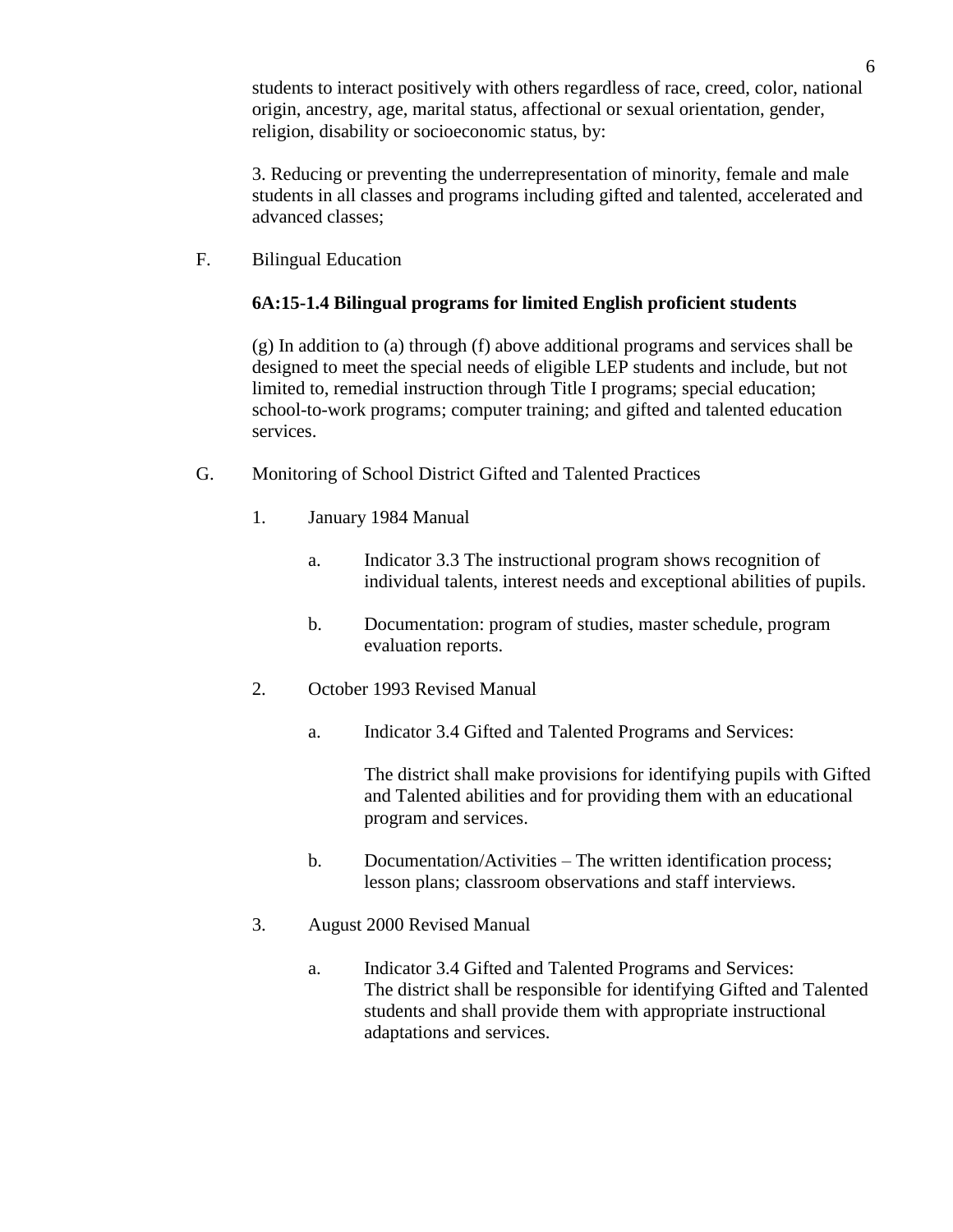- b. Documentation/Activities: The written identification process; curricular and instructional modifications; classroom observations and staff interviews.
- 4. Evaluation of the Performance of School Districts N.J.A.C. 6A:30-1.1 et seq.
- 5. New Jersey Quality Single Accountability Continuum (NJQSAC) Enacted 2007. <http://www.state.nj.us/education/genfo/qsac/>
	- District Performance Review Checklist Instruction and Program, Quality Performance Indicator D. Mandated Programs – Gifted and Talented (Attachment 5)
- 6. Revised NJQSAC September 2013
	- a. District Performance Review every 3 years Instruction and Program #18 Gifted and Talented reference – 6 points
		- The district requires and verifies that instruction for all students is based on the district's curriculum, instructional materials, media and school library resources and includes instructional strategies, activities, and content that meet individual student needs including Individual Education Plans (IEP). "All students" include those students with disabilities, English language learners, gifted and talented students and students in alternative education programs.
	- b. Statement of Assurance (SOA) annually
		- Instruction and Program  $#3$  Curriculum Adjustment and Adoption Requirements - includes modifications for G&T students
- III. New Jersey Case Law
	- A. Superior Court
		- 1. Charter Schools
			- a. In the Matter of the Grant of the Charter School Application of Englewood on the Palisades Charter School, 320 N.J.Super. 174 (App. Div. 1999)

Charter school application made adequate provision for identifying Gifted and Talented students and providing them with programs and services.

b. In the Matter of the Proposed Quest Academy Charter School of Montclair Founders Group, 2015 N.J. Super. Unpub. Dkt. No. A-2787-11T4 (January 26, 2015)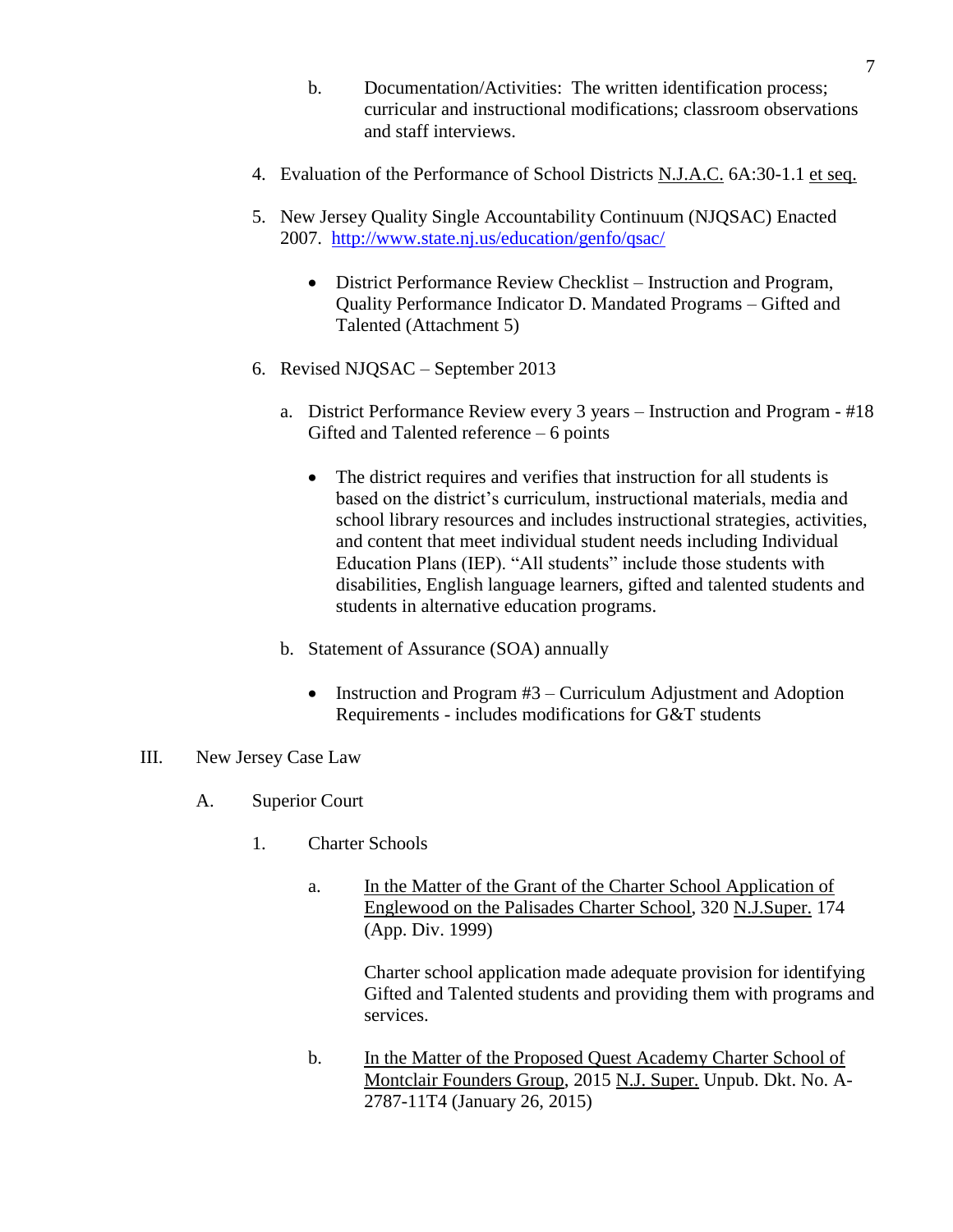Appellate Division affirms Commissioner's denial of Quest's application for charter school approval. Among other concerns, Commissioner determined that Quest's application provided little in the way of gifted and talented programs or co-curricular activities.

- 2. Child Custody
	- a. Hoefers v. Jones, 288 N.J.Super. 590 (Ch. Div. 1994)

Quality of Gifted and Talented educational programs at private school issue in custody agreement.

b. Levine v. Levine, 322 N.J.Super. 558 (App. Div. 1999)

School's Gifted and Talented program issue with respect to joint custody arrangement. Child thriving in current school system.

c. Accardi v. Accardi, 369 N.J. Super. 75 (App. Div. 2004)

Child support extraordinary expenses may include "special needs of gifted or disabled children." Extraordinary expenses determination remanded for plenary hearing.

d. Rothstein v. Warschawoski, 2014 N.J. Super. Unpub. Dkt. No. A-2356-12T2 (February 11, 2014)

> Dispute over which private religious school divorced parties' daughter should attend. Daughter's test scores indicated she was a gifted student. Trial court did not adequately consider child's educational, emotional and social needs in ordering that she attend an accredited school. Matter reversed and remanded.

e. Elrom v. Elrom, N.J. Super. (App. Div. 2015) Dkt. No. A-4565-12T4 (February 23, 2015)

Calculation of child support and limited duration alimony affirmed in part, reversed in part. Child support extraordinary expenses may include predictable and recurring expenses such as private elementary or secondary expenses, special needs of gifted or disabled children and NCP/PAR toward transportation expenses.

3. Interscholastic Athletics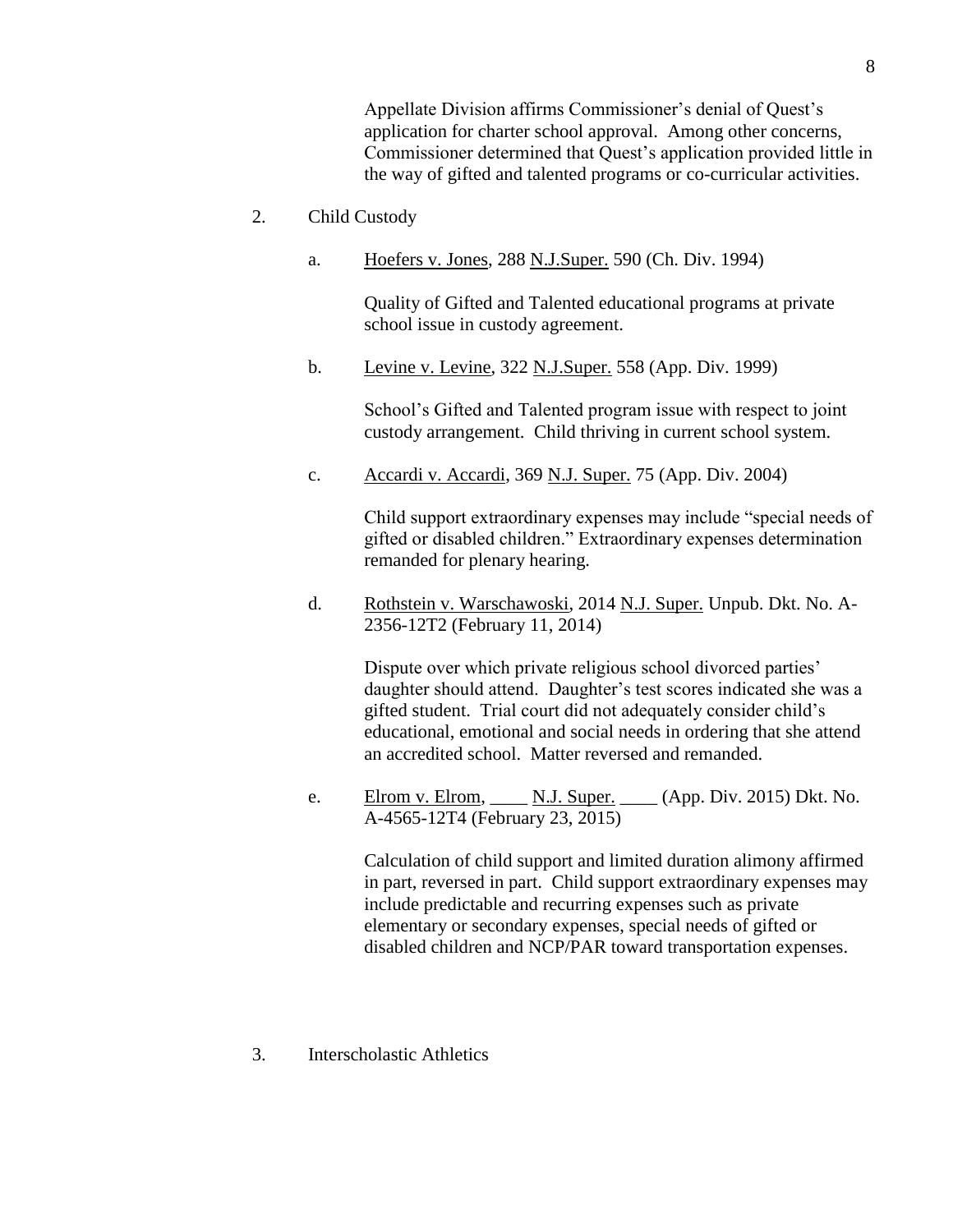Board of Education of the Township of North Bergen v. NJSIAA and Montclair Board of Education, Appellate Division Dkt. No. A-2306-12T4 (April 10, 2015)

High school football team forfeited state championship due to improper recruitment of two athletically gifted out-of-district students. Recruitment violated NJSIAA recruitment rules and gave North Bergen's football team an unfair competitive education.

#### B. Administrative Decisions

- 1. Budget
	- a. Budget Appeals
		- (1) Gifted and Talented teacher funding restored. Township of Ocean, 96 N.J.A.R.2d (EDU) 39
		- (2) Part-time Gifted and Talented teacher funding restored. Borough of Rockaway, 91 N.J.A.R.2d (EDU) 139
	- b. Cap Waivers Granted
		- (1) Art, music and Gifted and Talented programs. Westville, 95 N.J.A.R.2d (EDU) 320
		- (2) Gifted and Talented teachers grades K, 1-5, 6-8. Twp. of Ocean, 93 N.J.A.R.2d (EDU) 638
		- (3) Gifted and Talented teachers. South Orange-Maplewood, 92 N.J.A.R.2d (EDU) 445
- 2. School Funding
	- Lack of gifted and talented programs in certain Bacon districts part of determination that CEIFA, as applied to the Bacon districts, failed to conform to the constitutional mandate. Bacon v. New Jersey State Department of Education, State Board 2006: January 4, Commissioner 2003: February 10.
- 3. Tuition
	- No reduction in tuition assessed to parents in residency matter. Parents sought reimbursement for community college classes necessitated by district's alleged inferior gifted and talented program. V.L. and S.L. v. Board of Education of the Borough of Keyport, Commissioner 2004: May 24.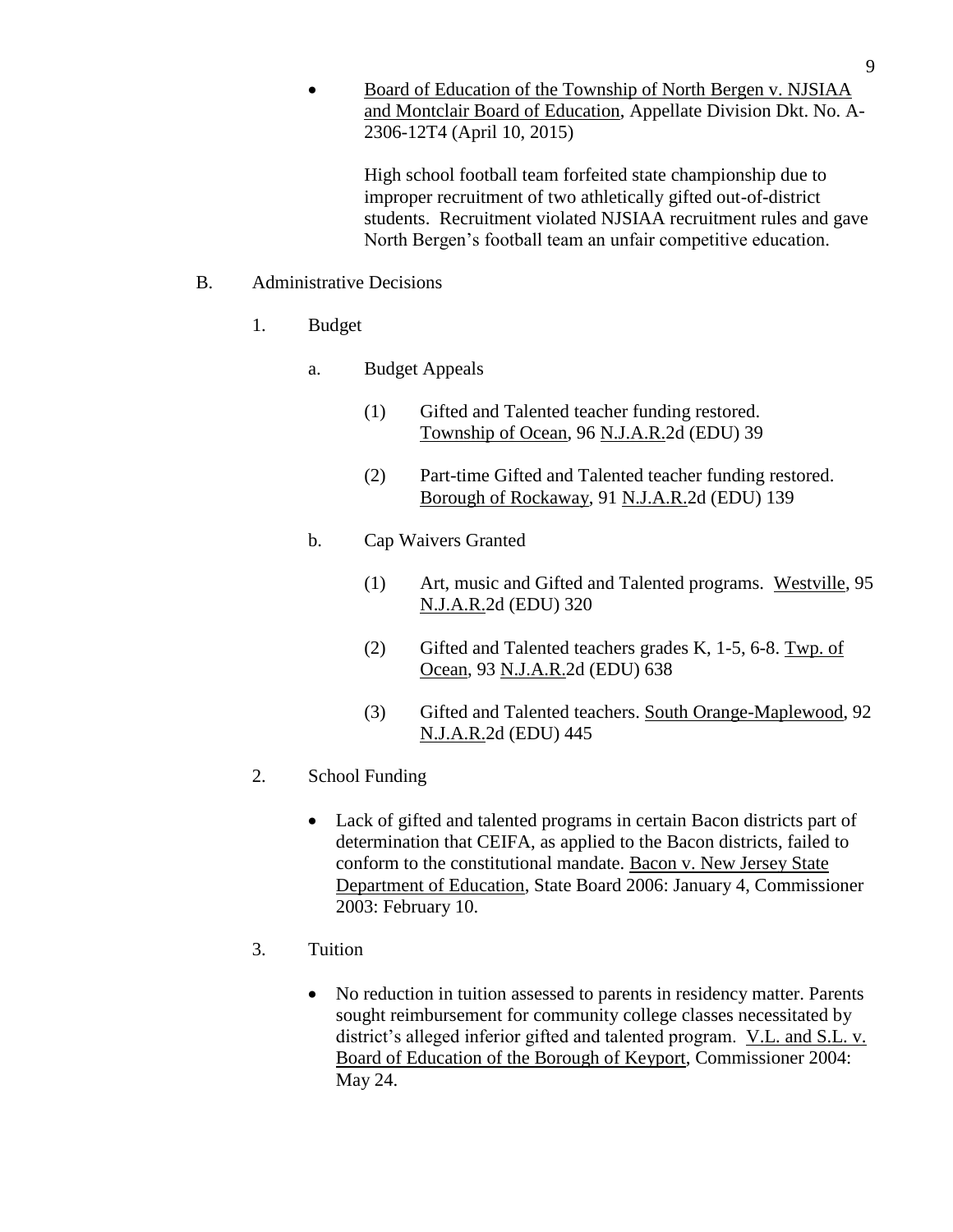- 4. Gifted disabled students
	- a. Gifted student with cerebral palsy entitled to home instruction as an interim placement pending formulation of an IEP. J.M. v. Woodcliff Lake Board of Education, 92 N.J.A.R. 2d (EDS) 249
	- b. Gifted student with learning disabilities may be eligible for benefits under the IDEA. Warren G. v. Cumberland County School District, 190 F. 3d 80 (3d Cir. 1999)
	- c. Relief is unavailable to parents who place their child in a private school not because his basic skills were lagging, but so that he may be among his gifted peers. J.D. v. Pawlet School District, 224 F.3d 60 (2d Cir. 2000)
	- d. Summer program provided for autistic, academically gifted preschool student. IEP to be developed by parents and school district. L.J. and J.J. o/b/o A.J. v. Toms River Board of Education, OAL Dkt. No. 2700-00, 2000: August 2.
	- e. Student deemed gifted-learning disabled. Proposed IEP failed to address student's giftedness. R.H. o/b/o B.B. v. Rancocas Valley Regional Board of Education, OAL Dkt. No. EDS 487-02, 2002: September 12
	- f. District ordered to develop a 504 plan for student with ADHD and APD (Auditory Processing Disorder) including peer group counseling for gifted students. R.T. and T.H. o/b/o A.T. v. West Windsor-Plainsboro Regional Bd. of Ed., OAL Dkt. No. EDS 8096- 07, July 14, 2008.
	- g. Dismissal of claim that school district violated IDEA child find obligations and did not provide FAPE affirmed. Because child was never enrolled in public school, compensatory education was not an available remedy. Student in question was both learning disabled and mentally gifted. P.P. by M.P./R.P. v. West Chester Area School District – U.S. Court of Appeals, Third Circuit 585 F.3d 727, 2009 U.S. App. LEXIS 23976, November 2, 2009.
	- h. District ordered to create new IEP for student who was gifted and emotionally disturbed. Student could only receive a meaningful educational benefit in a small school designed to educate students with behavioral and social emotional difficulties. P.B. and M.B. on behalf of T.B. v. Wanaque Board of Education, OAL Dkt. No. EDS 09260-09, June 16, 2010.
- 5. Student Attendance Zone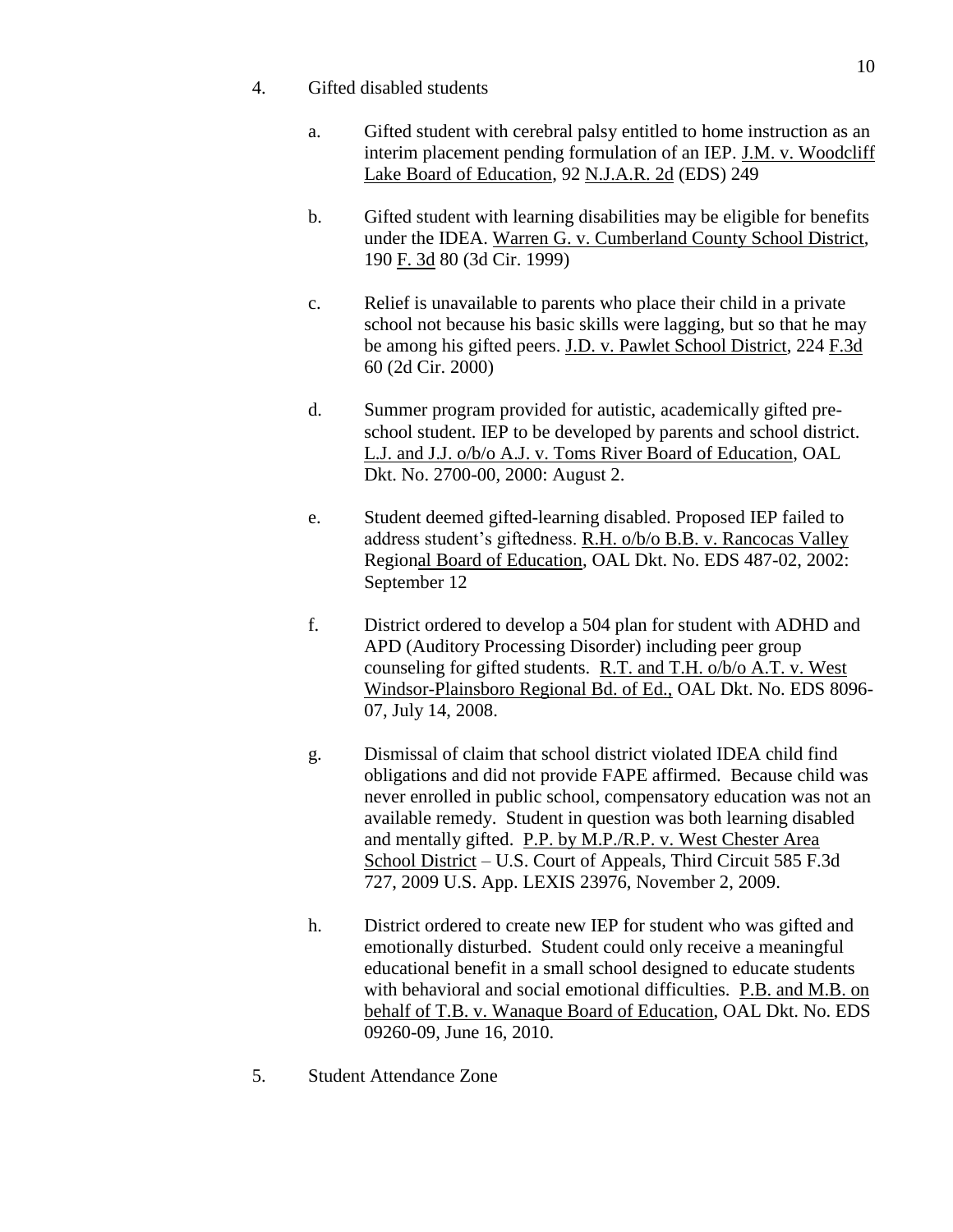V.L. and C.L. o/b/o R.S., R.L. v. Board of Education of the City of Rahway, Commissioner 2012 N.J. Agen. LEXIS 325, ALJ Decision 2012: July 12. Motion for emergent relief denied in matter regarding board of education decision to redistrict students, including a district wide program of  $6<sup>th</sup>$  grade realignment. Among other criteria, no showing of violation of N.J.A.C. 6A:7-1.7 provisions for equality in school and classroom practice. No showing that minority students were underrepresented in Gifted and Talented program.

#### 6. Admission to G&T Program

- a. Challenge to denial of admission into Gifted and Talented program dismissed as moot when student moved out of district. Spivak, 97 N.J.A.R. (EDU) 270
- b. Emergent relief to parents seeking placement in Gifted and Talented program denied. Mullane, 1999 S.L.D. March 4
- c. Denial of entry to Gifted and Talented program for pupil who was both gifted and learning disabled was proper where educators were concerned that he could be easily frustrated by pace. There is no law or regulation which prescribes the substantive content of a Gifted and Talented program. District followed board policies and procedures which were in conformance with Department of Education regulations. D.B. v. Lower Camden County Regional School District, 1999 S.L.D. October 28
- d. Placement of pupil in science class not improper; no federal or State requirement for programming for students who are Gifted and Talented. Wicker, 1999 S.L.D. December 27
- e. Placement of transfer student in  $6<sup>th</sup>$  grade not arbitrary or capricious. District used screening and testing process for placement in G&T or remedial programs as appropriate. O.S. o/b/o K.S. v. Board of Education of Fort Lee, Commissioner 2004: July 7
- f. Eighth grade student failed to meet board criteria for placement as a freshman into the board's Advanced Placement Academy; petitioner has not proven that the Board acted in an arbitrary, capricious or unreasonable manner in determining that student was not qualified for placement in the Academy; and the Board did not violate N.J.A.C. 6A:8-3.1, as the District does have a gifted and talented program in place which is separate and apart from the optional Academy program. D.R., 2011 Commr. July 28
- 7. Curriculum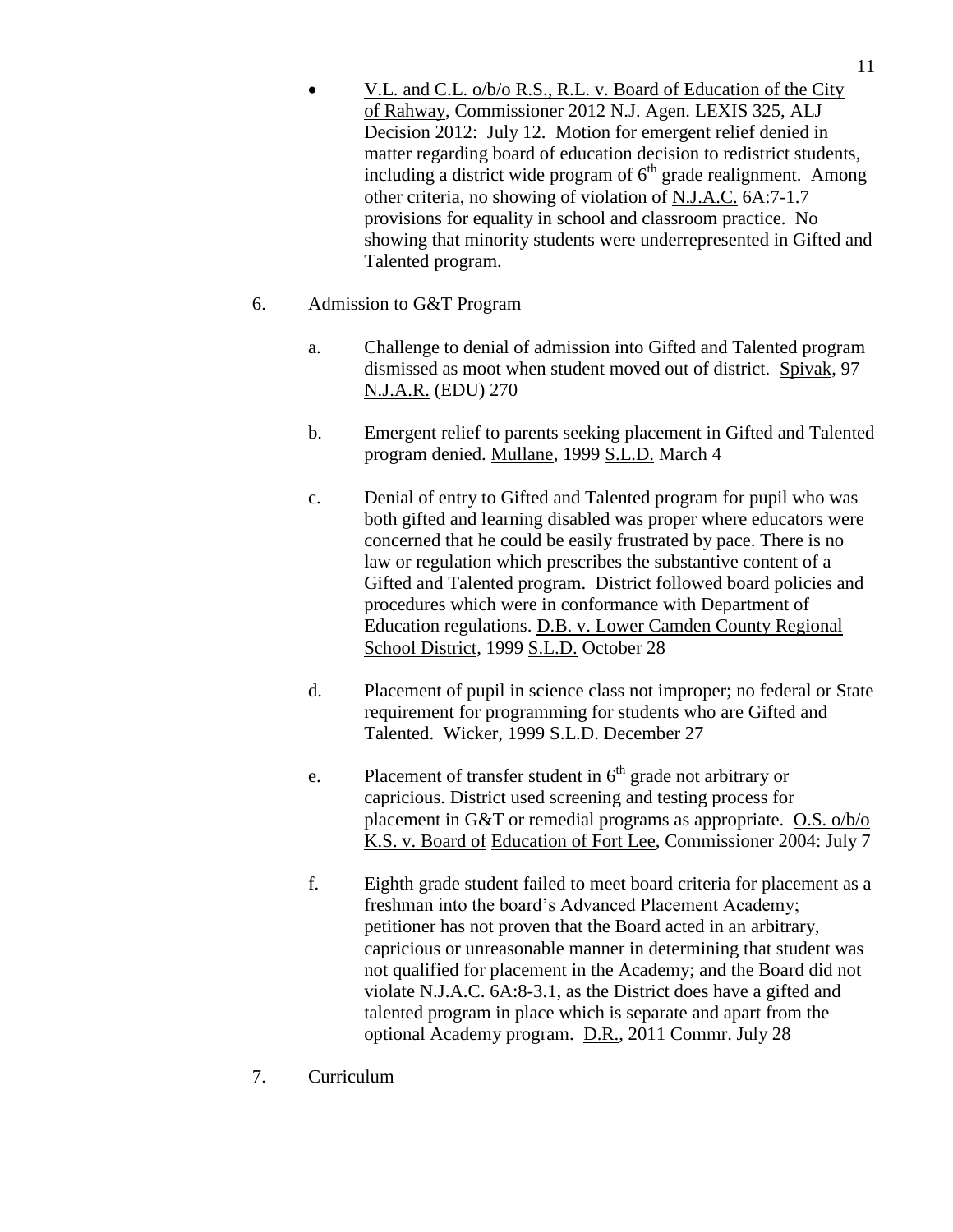- a. Gifted and Talented pupils. Educational and instructional opportunities were offered. Humcke, 1981 S.L.D. January 26
- b. Gifted and Talented program found adequate. No law prescribes the substantive content of a G&T program or imposes a particular regimen. Kanter, 95 N.J.A.R.2d (EDU) 454
- c. District's enriched curriculum for all students appropriate to address student's superior abilities and individual gifts. K.S. v. Millburn Board of Education, OAL Dkt. No. EDS 7086-98, 1999: May 11.
- d. No requirement that board provide junior high school student with 11<sup>th</sup> grade chemistry placement in receiving school district. No criteria for G&T program requirements mandated by state law or regulation. Wicker v. Oaklyn Board of Education, Commissioner 1999: December 27.
- 8. Student Records
	- Parent letter to board appealing decision denying her child admission into Gifted and Talented Program because certain test scores were below school's cutoff was a student record. Parent argued for a policy change to use more criteria for entrance to the program; unclear as to whether single test scores was lone measure for admission. Bigger posted political comments regarding the school election and parent/candidate. Parent alleged that board failed to safeguard child's student records and that failure resulted in improper public commentary over the instrument. No showing that board failed to properly safeguard student records. G.L. and S.L. o/b/o S.L. v. Bd. of Education of the Borough of New Providence, 2015 Comm'r. January 2.
- 9. Student Discipline
	- a. School district violated student's First Amendment rights when it disciplined student who used grandmother's computer to access a popular social networking site to create a fake internet profile of high school principal. Conduct did not disrupt school environment and was not related to any school sponsored event. Student had been classified as a gifted student, enrolled in AP program, competed and won several academic competitions – Discipline included banning from academic games and placement in alternative education program. Layshock v. Hermitage School District – U.S. Court of Appeals, Third Circuit 593 F.3d 249 (3rd) Cir. 2010) affirming 496 F.Supp. 2d 587 (W.D.Pa. 2007). Vacated by hearing en Banc 2010 U.S. App. LEXIS 7362 (April 9, 2010) aff'd 650 F.3d 205 (3d Cir. 2011).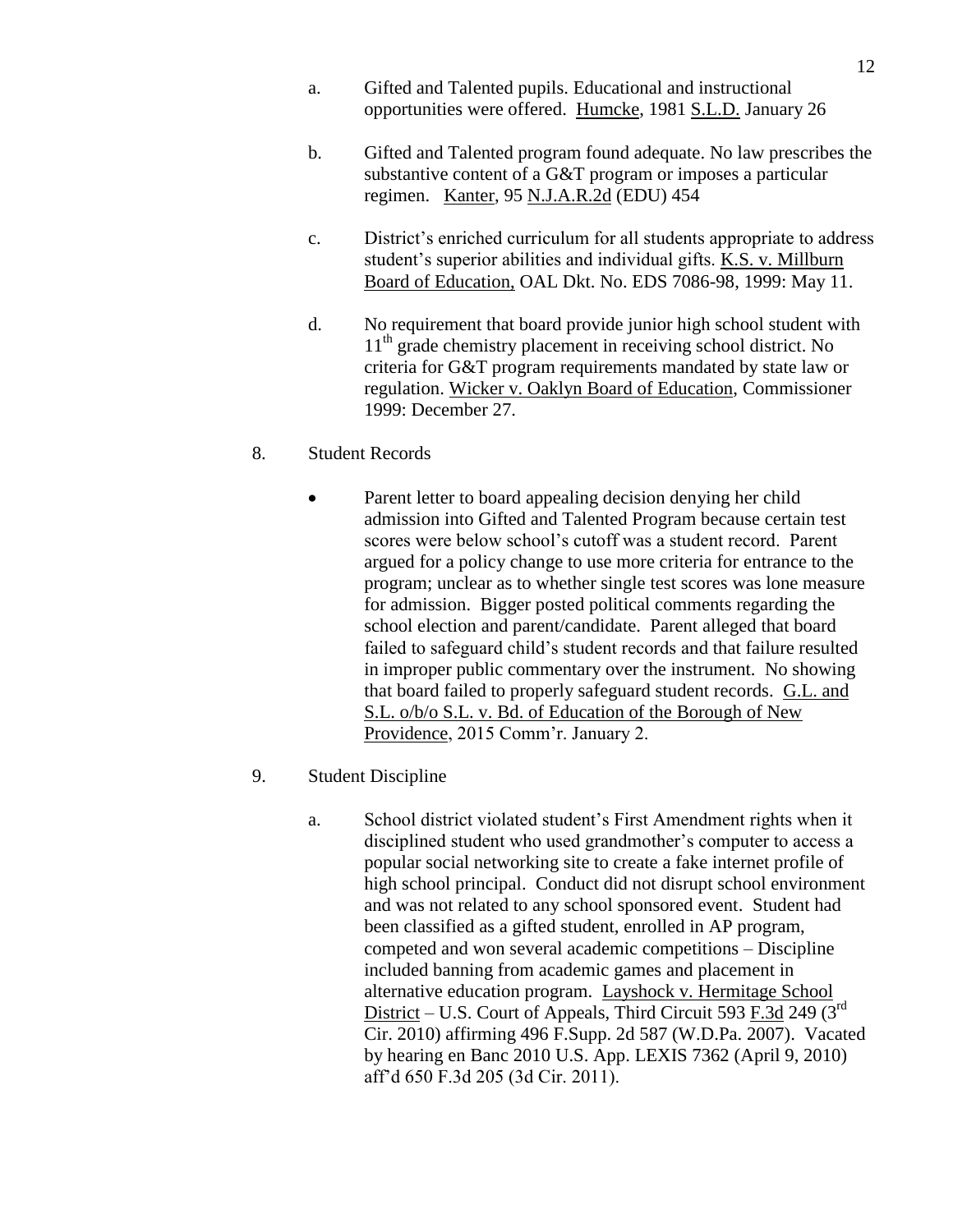- b. Board violated student's First Amendment free speech rights by punishing her for creating on her home computer a MySpace.com Internet profile featuring her principal containing his photograph and profanity-laced statements insinuating that he was a sex addict and pedophile Because student's profile of principal did not cause substantial disruption to the school environment, was not taken seriously, access was limited to friends and it did not identify him, her suspension violated her First Amendment free speech right. [J.S.](http://caselaw.lp.findlaw.com/data2/circs/3rd/084138p.pdf)  [v. Blue Mountain School District et al.](http://caselaw.lp.findlaw.com/data2/circs/3rd/084138p.pdf), 2010 U.S. App. LEXIS 2388 (3d Cir. Feb. 4, 2010) (precedential) (vacated by hearing en banc, 2010 U.S. App. LEXIS 7342 (3d Cir. Pa. Apr. 9, 2010), rev'd 650 F.3d 915 (3d Cir. 2011) U.S. Supreme Court cert. denied 132 S.Ct. 1097 (2012).
- 10. Public Schools Contracts Law
	- Board of education did not violate bidding requirements of Public Schools Contract Law in matter involving award of contract for school uniforms. Among other considerations, school uniforms would showcase students in the gifted and talented program. Board of Education of the City of Elizabeth v. New Jersey State Department of Education, Commissioner 2012:March 29.
- IV. Gifted and Talented Teacher Certification
	- A. Instructional Certificate, no specific endorsement required.
	- B. Rutgers Continuing Studies Gifted Education Certificate Program gifteded.rutgers.edu, email houghliz@docs.rutgers.edu
- V. Student Activities Fees Gifted and Talented
	- A. N.J.S.A. 18A:36-21 Any board of education may authorize field trips for which all or part of the costs are borne by the pupils' parents or legal guardians, with the exception of pupils in special education classes and pupils with financial hardship. In determining financial hardship the criteria shall be the same as the Statewide eligibility standards for free and reduced price meals under the State school lunch program (N.J.A.C. 6:79-1.1 et seq.) P.L. 1980, c.49, effective June 26, 1980.
	- B. N.J.S.A. 18A:36-23 No student shall be prohibited from attending a field trip due to inability to pay the fee regardless of whether or not they have met the financial hardship requirements set forth in section 1 of this act. P.L. 1980, c.49, effective June 26, 1980.
	- C. N.J.S.A. 18A:7C-5.1 A board of education shall establish a policy to address the cost of the graduation ceremony and the cost of a yearbook for graduating pupils who have a financial hardship. No graduating pupil shall be excluded from a graduation ceremony whose parent, legal guardian or other person having legal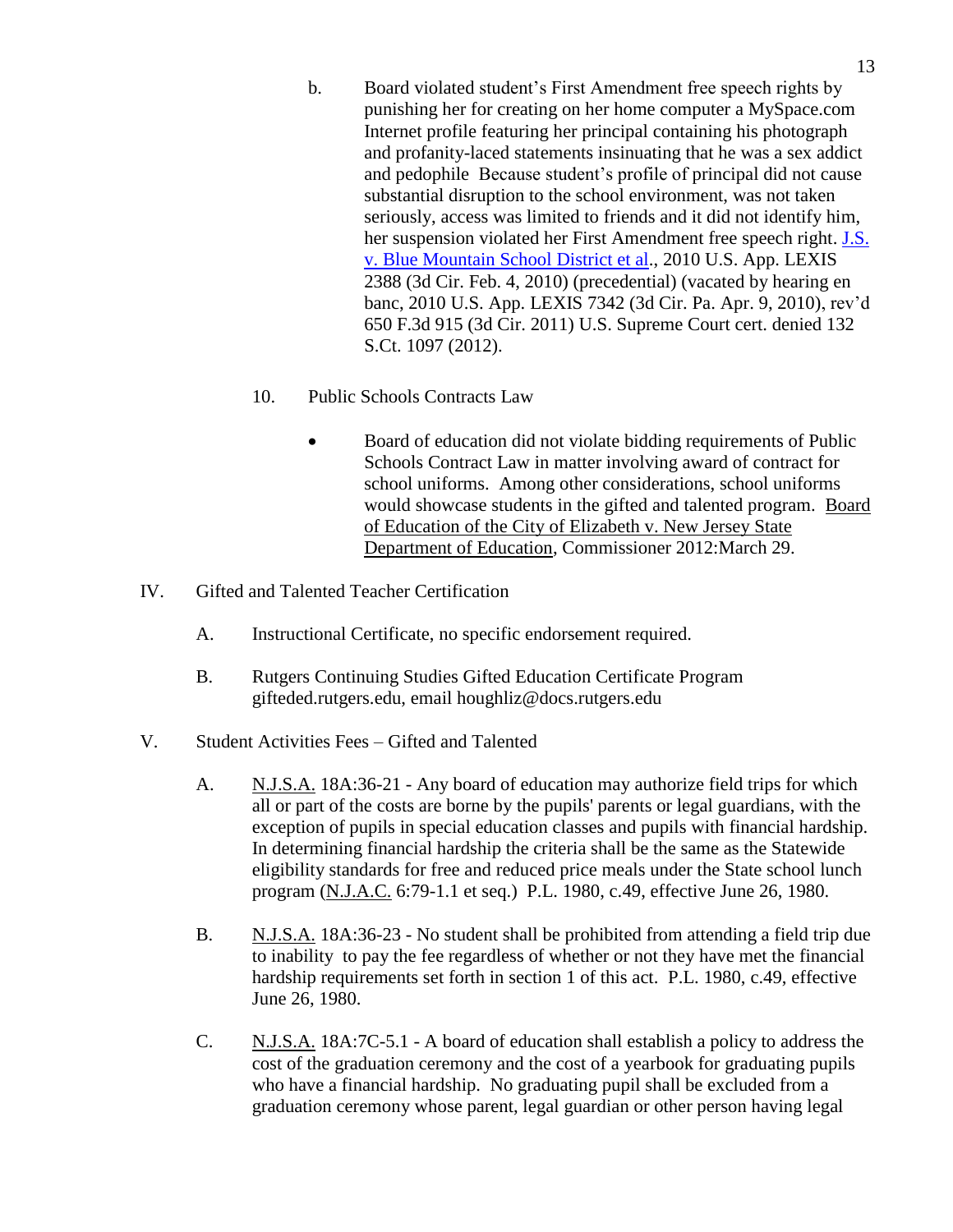custody of the pupil is unable to pay the fees required for that graduation ceremony because of financial hardship. In determining financial hardship, the criteria shall be the same as the Statewide eligibility standards established by the State Board of Education for free and reduced price meals under the State school lunch program. P.L. 1996, c.145.

- D. Case Law
	- 1. Willett v. Colts Neck Board of Education 1966 S.L.D. 202 Commissioner holds that pupils cannot be required to bear the costs of field trips and other activities that are part of the regular classroom program of instruction or course of study. Cites T&E clause, "free public schools." Holds open possibility of charging for "extra-classroom" activities.
	- 2. Willett v. Colts Neck Board of Education 1968 S.L.D. 276 State Board affirms Commissioner decision.
	- 3. Fairlawn Board of Education v. Schmidt, 1979 S.L.D. 828 State Board affirms Commissioner (September 19, 1978) holding that board could charge \$25.00 fee for voluntary outdoor education program. No effect on pupil grades or graduation requirement for those who did not participate.
	- 4. Matrick v. Springfield Board of Education, 1979 S.L.D. 420 Commissioner directs board of education to adopt field trip policy consistent with Willett and Schmidt.
	- 5. R.H. v. Pascack Valley Regional, State Board 2007:May 2, Commr. 2006:November 28. State Board affirms Commissioner determination that board of education refusal to issue student laptop computer for 2005-06 school year was reasonable and permissible. Student's parents refused to comply with school district's computer use policy and pay \$50 annual insurance premium plus \$100 deductible.
- E. Legislative Proposal
	- 1. A1691, S2228 Prohibits boards of education from charging students a fee to participate in extracurricular activities. Last Session Bill Number A1489, S1135.
- VI. Legislative proposals Gifted and Talented
	- A. 2008-2009 Session A-380 The New Jersey Academically Gifted and Talented Student Education Act – Provides for \$800 per pupil categorical aid. Appropriates \$5 million. Introduced 1/8/08
	- B. 2010-2011 Session No bills introduced.
	- C. 2012-2013 Session No bills introduced.